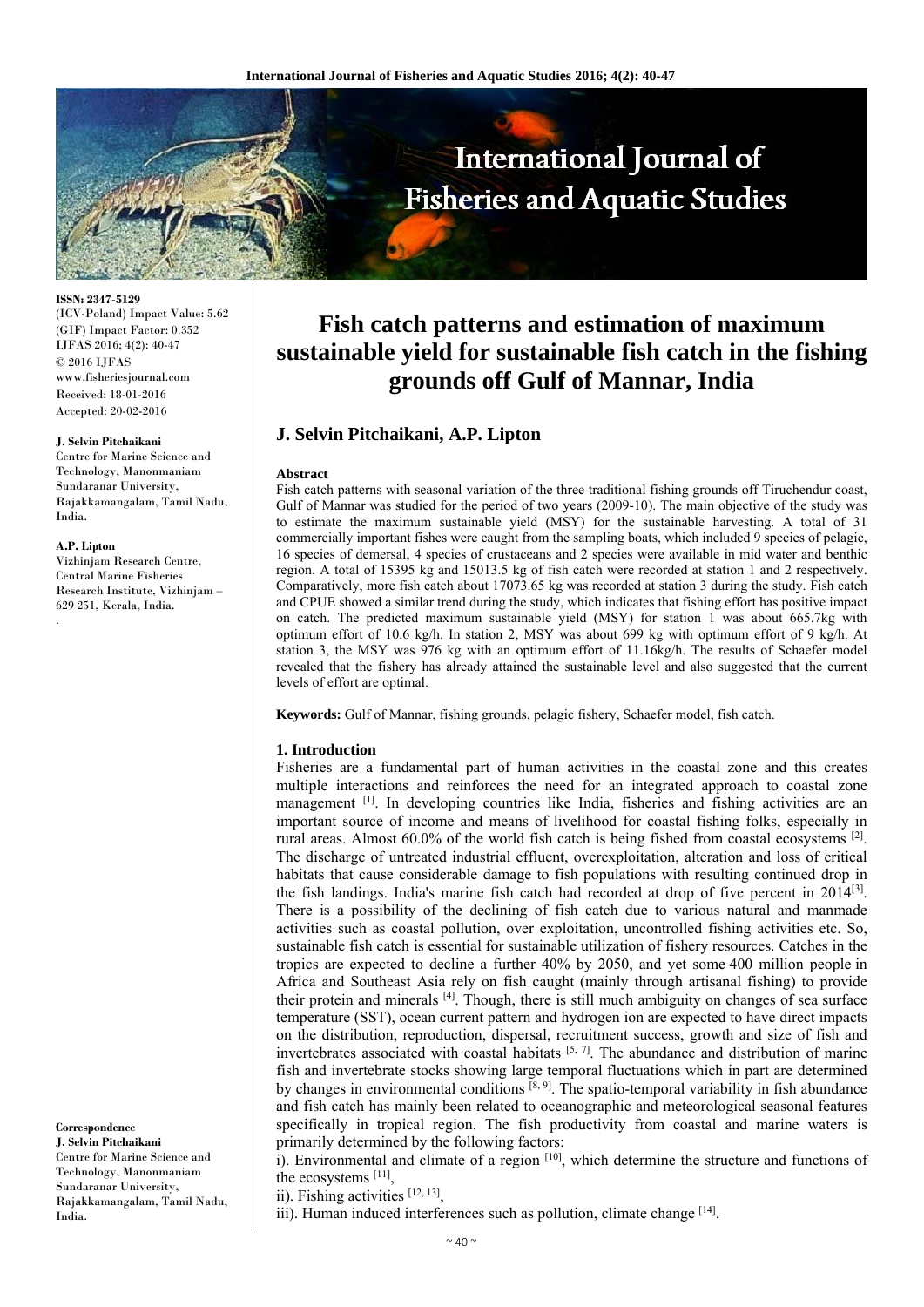In recent years, the increased fishing pressure on marine capture fisheries from the increased demand for seafood has caused a declining trend in productivity of fisheries globally. So sustainable fishing is an important for the maintaining the fishery resources for the future generation. Considering this, the *in-situ* fish catch patterns with seasonal variation of the traditional fishing grounds off Tiruchendur were studied for the period of two years from January 2009 to December 2010 and analyzed to evaluate and to ascertain the fishery productivity status in the coast. The main objective of the study is to estimate the maximum sustainable yield (MSY) of the fishing grounds for the sustainable harvesting, which is referred to as the Maximum Economic Yield (MEY), which is the main focus of this paper.

#### **2. Materials and Methods Fishing activities and pattern**

In this village, 180 crafts and 760 fishermen are engaged in fishing activity. The daily fish catch data of three different chosen fishing grounds were collected by using three sample

boats designated as: Boat No.1, Boat No.2 and Boat No.3 for the period of two years from January 2009 to December 2010. The list of commonly used fishing gears of Gulf of Mannar is given in Table 1. The fishing nets were employed within a radius of about 2 nautical miles in fishing grounds. The total catch per day from each sample boat was recorded and species wise quantity was recorded as soon as fish are landed. The data on landing of fish each day for the number of fishing days in each month were quantified as the total monthly catch. Data from the main gears such: drift gill nets, drag nets (shore seine), set gill nets, bottom set gill net, hook and line, long line, prawn net and stake nets employed were analyzed during the study. The catches were categorized into pelagic finfish, demersal finfish and crustaceans and identified up to species level by following the standard manuals of  $[15-17]$ . Two-way analyses of variance (ANOVA) for fish catch patterns for stations 1**-**3 was calculated by using statistical package SPSS (version 16.0) to understand the significance of differences of fish catch trend between temporal and spatial variations.

**Table 1.** Commonly used fishing gears of Gulf of Mannar

| S. No | Type of fishing gear | <b>Material</b>      | <b>Mesh size</b>       | <b>Species caught</b>                                    |
|-------|----------------------|----------------------|------------------------|----------------------------------------------------------|
|       | Drift gill net       | Nylon Twine          | $20-26$ mm             | S. longiceps, S.albella, Stolephorus sp. and other small |
|       | (Sardine net)        |                      |                        | size fishes, etc.                                        |
|       | Drift gill net       | Nylon Twine          | 50-56mm                | Malabar trevally, (Caranoides spp.), Mackerels sp.       |
|       | (Mackerel and Shark) |                      |                        | Barracuda sp. Shark sp, seer fishes, Snapper sp., etc.   |
|       | Bottom set gill net  | Nylon Twine          | 20-30 mm and 80-120 mm | Penaeus monodon, Portunes pelagicus etc                  |
|       | Hook and line        | Nylon wire with Hook |                        | Caranx sp, Lethrinus sp. Snapper sp. Barracuda sp.       |
|       |                      | (500 to 5000 hooks)  |                        | Pomfret sp. sea bass, etc.                               |
|       | Lobster net          | Nvlon                | $80-100$ mm            | Lobster, <i>Caranx</i> sp. etc.                          |

## **Fishing Grounds**

Tiruchendur is a coastal town (Lat: 8º.29'.19.1" N and Long: 78º.7'. 26.62" E) in the Thoothukudi District of Tamil Nadu, India. It is located between Thoothukudi and Kanyakumari and situated on the bank of Gulf of Mannar, Southeast Coast of India. Gulf of Mannar, located between the southeast coast of India and west coast of Sri Lanka is a unique marine environment, and rich in biodiversity. More than 3,600 species of plants and animals inhabits Gulf of Mannar and is rightly referred as biologists' paradise. Three traditional fishing grounds were chosen for investigation is given in (Fig.1): Station 1 is located about 3.7 km from the shore at 10 meter

depth (Lat: 8º.27'.28.48" N Long: 78º.8'.18.48" E). This station is well known as a lobster and other crustaceans fishing ground with rocky bottom. Station 2 is located (Lat: 8º.27'.23.32" N and Long: 78º.14'.57.06" E) about 14.1 km from the shore at 30 meter depth. The distance between Station 1 and 2 was about 10km. Cuttlefish, pomfret, sardine fishes, Indian mackerel, seer fishes and other fishes are caught in this ground designated as Station 2. Station 3 is located (Lat: 8º.30'.46.2" N and Long: 78º.16'.48.15" E) about 17.3 km from the shore at 32 meter depth and it is the important potential fishing ground for pelagic fishes such as sardine, anchovy, Indian mackerel, seer fishes and *Lates calcarifer*.



**Fig 1:** Map showing the study area and the location of chosen stations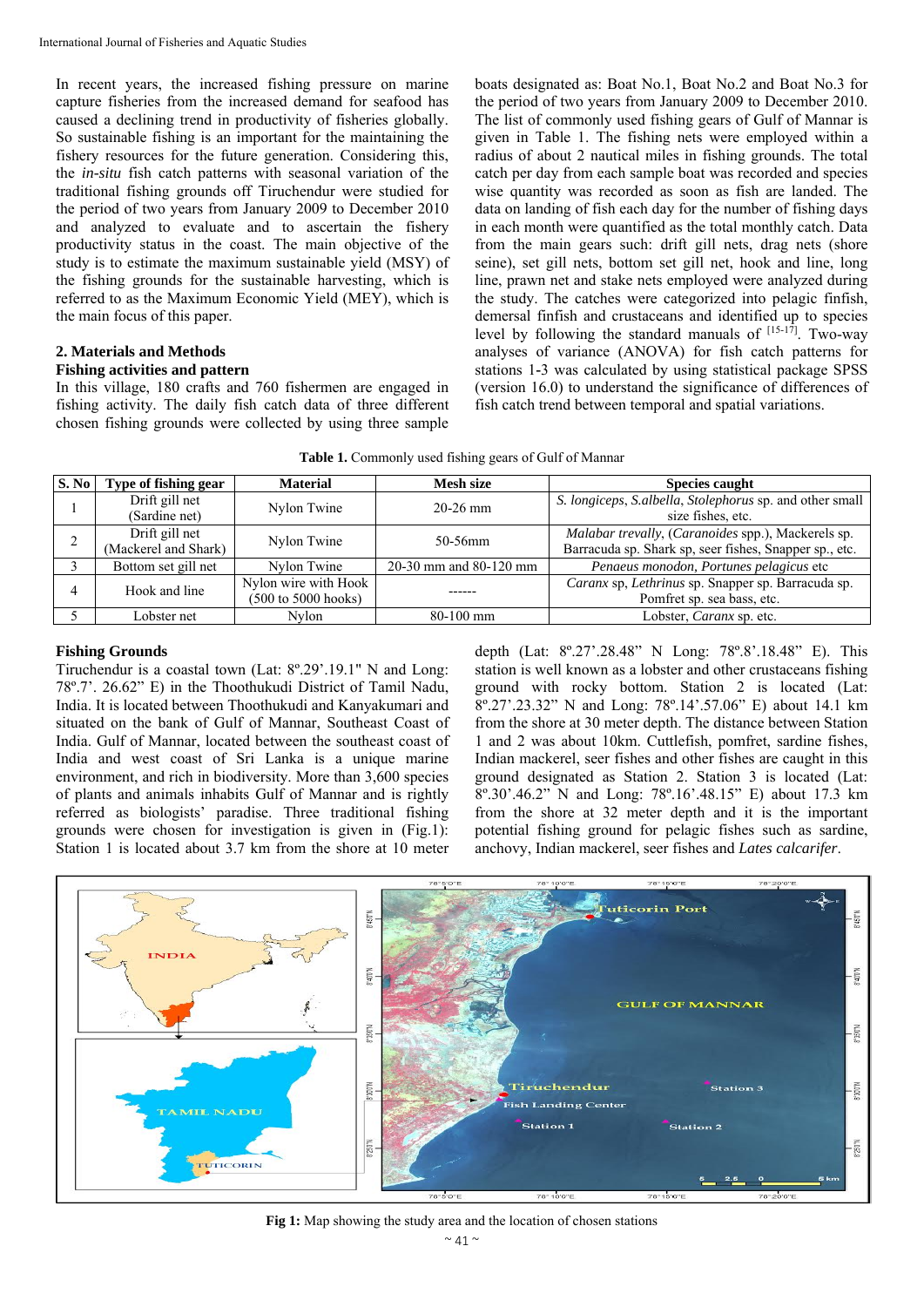### **Catch per unit effort (CPUE)**

The nominal catch per unit effort (CPUE) was calculated by following the methods as by [18-20].

#### **Schaefer model: Maximum Sustainable Yield (MSY)**

To understand the maximum sustainable yield (MSY) in terms of total fish catch and optimum effort of the traditional fishing grounds, the Schaefer (MSY) model was evaluated by the following equations as described by  $[21]$ :

$$
MSY = -a^2/4b
$$

$$
f(MSY) = -a/2b
$$

The Schaefer model expresses the yield per unit effort  $(Y/f)$  as function of the effort (f) in the simple way as

$$
Y/f = a + bf
$$
 ....... (i) (OR)  $Y = AF + bf^2$  ....... (ii)

 $dy/df = a+2 b f$  ...(iii) at 'f' corresponding to MSY (i.e. F MSY)

 $dY/df = 0$ ..........(iv)

 $0=a+2$  b f MSY, by substituting (IV) in (iii) ….. fMSY=-a/2b  $\dots(v)$ 

Again substituting (v) in (ii) MSY =  $a(-a/2b) + b(-a/2b)^2$  $MSY = -a^2/4b$ ,  $f(MSY) = -a/2b$ 

## **Calculation of Shannon-Weiner diversity index (H'), Species richness (SR) and Species evenness**

Shannon-Weiner diversity index (H'), Species richness (SR) and Species evenness were used to determine whether there were spatial and temporal differences in fish populations [22]. Shannon-Weaver  $[23]$  species diversity (H') was calculated by using the following formula:

a) Shannon – Wiener diversity index (H') = 
$$
\sum_{t=1} P t \log_2 P t
$$

Where, S = total number of species,

 $Pi = \text{ni/N}$  for the i<sup>th</sup> species,

 $ni = number of individuals of a species in sample,$ 

 $N =$  total number of individuals of all species in sample.

H'= species diversity in bits of information per individual, where the value of H' is dependent upon the number of species present, their relative proportions, sample size (N), and the logarithmic base. The choice of the base of logarithm is very important. In the present study,  $log<sub>2</sub>$  has been used as per the practice in India.

b) Species richness  $(SR) = (S-1)/\log N$ 

Where, S= number of species representing a particular sample,

N= natural logarithm of the total number of individuals of all the species within the sample.

c) Species evenness or equality  $(J') = H' / log_2 S$ 

Where,  $J'$  = species evenness,

H'= species diversity in bits of information per individual, (observed species diversity)

 $S =$  total number of species.

#### **3. Results**

Fish catch patterns showed wide inter-annual fluctuation in the fishing grounds off Tiruchendur coast, during the study period, with marginal declining trend in station 2 and 3. Two way ANOVA test of fish catch data exhibited significant temporal and spatial variations (*P*≤0.05) during the study (Table 2). However, increasing fish catch trend was found in station 1. A total of 31 commercially important fishes were caught from the sampling boats, which included 9 species of pelagic, 16 species of demersal, 4 species of crustaceans and 2 species were available in mid water and benthic region (Table.3). *Sardinella longiceps, Escualosa thoracata, Rastrelliger kanagurta, Lethrinus ramak, Parupeneus indicus, Panilurus homorus, Epinephelus sp, Scomberomorus commerson* and *Portunus pelagicus* were the dominant species caught during the study. At station 1, fish catch varied from 477 to 954 kg/month with maximum and minimum fish catch was recorded during post monsoon season (February, 2009) and south west monsoon (September, 2009) respectively. A total of 15,395 kg of fish catch was recorded at station 1 during the study and an increasing trend of fish catch, about 325kg more fish catch was recorded during the second year. At station 2, the fish catch varied from 442 to 846 kg / month with peak and low fish catch recorded in post monsoon season (February, 2009) and summer season (May, 2010) respectively. A total of about 15,013.5 kg of fish catch was recorded at station 2 and declining trend of fish catch was noticed in the second year than the first year, during which 1114.5 kg of fish catch was decreased. At station 3, fish catch varied between 509 and 1048 kg/month. Maximum and minimum catch fish catch was recorded during post monsoon season (January 2009) and northeast monsoon (November, 2010) respectively. Comparatively, more fish catch about 17073.65 kg was recorded at station 3 during the study. The maximum fish catch was recorded during post monsoon season than other seasons in the study area as general trend. Very marginal reduction in fish catch (40.85kg) was noticed in station 3 during 2010. The recorded monthly variation of fish catch for the three stations is shown in Fig. 2

**Table 2.** Two way ANOVA test of the fish catch in stations 1, 2 and 3

| <b>Source of Variation</b> | SS       | Df | <b>MS</b> |          | Level of significance | <b>F</b> crit |  |
|----------------------------|----------|----|-----------|----------|-----------------------|---------------|--|
|                            |          |    |           |          |                       |               |  |
| Seasons                    | 22279.1  |    | 40759.71  | 85.17933 | $P \leq 0.05$         | 4.757063      |  |
| <b>Stations</b>            | 16681.05 | ∠  | 8340.526  | 17.42997 | $P \le 0.05$          | 5.143253      |  |
| Error                      | 2871.099 |    | 478.5165  |          |                       |               |  |
| Total                      | 141831.3 |    |           |          |                       |               |  |

\**P*≤0.05; \*\**P*≤0.01; \*\*\**P* ≤0.001; NS: Not significant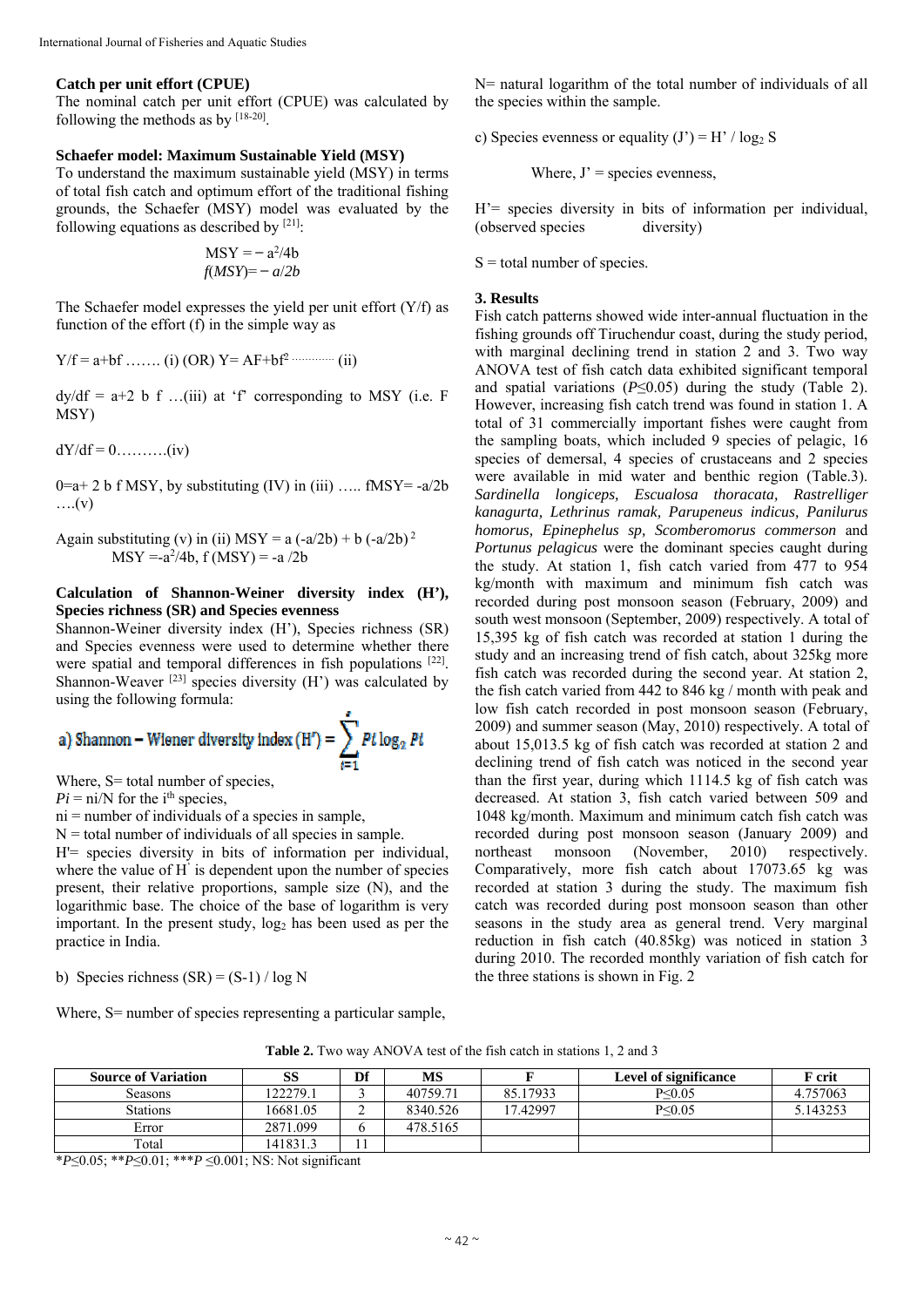**Table 3.** List of fish and crustaceans caught from the three fishing grounds

| <b>Pelagic fishes</b>                         |                                 |  |  |  |  |  |  |  |
|-----------------------------------------------|---------------------------------|--|--|--|--|--|--|--|
| 1                                             | Escualosa thoracata             |  |  |  |  |  |  |  |
| $\overline{2}$                                | Sardinella longiceps            |  |  |  |  |  |  |  |
| 3                                             | Sardinella gibbosa              |  |  |  |  |  |  |  |
| $\overline{4}$                                | Rastrelliger kanagurta          |  |  |  |  |  |  |  |
| 5                                             | Scomberomorus commerson         |  |  |  |  |  |  |  |
| 6                                             | Chirocentrus dorab              |  |  |  |  |  |  |  |
| 7                                             | Sepia sp. (Cuttle fish)         |  |  |  |  |  |  |  |
| 8                                             | Euthynnus affinis               |  |  |  |  |  |  |  |
| 9                                             | Gar fish                        |  |  |  |  |  |  |  |
|                                               | <b>Pelagic / Benthic fishes</b> |  |  |  |  |  |  |  |
| 10                                            | Carcharhinus brevipinna         |  |  |  |  |  |  |  |
| 11                                            | Sparus sp.                      |  |  |  |  |  |  |  |
|                                               | <b>Benthic fishes</b>           |  |  |  |  |  |  |  |
| 12                                            | Himantura bleekarai             |  |  |  |  |  |  |  |
| 13                                            | Epinephelus diacanthus          |  |  |  |  |  |  |  |
| 14                                            | Gerres filanrentosus            |  |  |  |  |  |  |  |
| 15                                            | Caranx ignobilis                |  |  |  |  |  |  |  |
| 16                                            | Sillago sihama                  |  |  |  |  |  |  |  |
| 17                                            | Lactarius lactarius             |  |  |  |  |  |  |  |
| 18                                            | Lethrinus ramak                 |  |  |  |  |  |  |  |
| 19                                            | Lutjanus sp.                    |  |  |  |  |  |  |  |
| 20                                            | Sea bream                       |  |  |  |  |  |  |  |
| 21                                            | Epinephelus lanceolatus         |  |  |  |  |  |  |  |
| 22                                            | Scarus ghobban                  |  |  |  |  |  |  |  |
| 23                                            | Carangoides sp.                 |  |  |  |  |  |  |  |
| 24<br>25                                      | Reef cod                        |  |  |  |  |  |  |  |
|                                               | Spirino jello                   |  |  |  |  |  |  |  |
| 26                                            | Parupeneus indicus              |  |  |  |  |  |  |  |
| 27<br>Cephalopholis sp.                       |                                 |  |  |  |  |  |  |  |
| <b>Crustaceans</b><br>28<br>Panulirus homarus |                                 |  |  |  |  |  |  |  |
| 29                                            | Penaeus indicus                 |  |  |  |  |  |  |  |
| 30                                            | Penaeus monodon                 |  |  |  |  |  |  |  |
| 31                                            |                                 |  |  |  |  |  |  |  |
|                                               | Portunus pelagicus              |  |  |  |  |  |  |  |

# **Shannon Diversity**

## **a. Shannon-Wiener diversity (H')**

At station 1, fish diversity (H') varied between 2.517 to 3.112 and minimum and maximum were recorded in September (2009) and March (2010) respectively. The H' values were found minimum (2.448) in September (2010) and maximum (3.074) in February (2009) for station 2. At station 3, H' recorded with a minimum (2.121) and maximum of 3.109 in the months of July (2009) and March (2010) respectively. The Shannon diversity index for the station 1, 2 and 3 were given in Table 4.

## **b. Species richness**

The Species richness (SR) of Simpson index of three fishing grounds was given in Table 4. At station 1, the species richness varied from 0.9048 to 0.9508 and minimum and maximum were recorded in September (2009) and March (2010) respectively. Minimum species richness (0.9051) was recorded in September (2010) and maximum (0.949) in February 2009 at station 2. Species richness varied from 0.859 to 0.9508 at station 3. Minimum and maximum values were observed in July (2009) and March (2009) respectively.

## **c. Pielou's evenness (J')**

Pielou's evenness (J') varied between 0.7553 (June, 2009) and (0.9382) (October, 2009) at station 1. At station 2, species evenness recorded ranged from 0.7688 (January, 2010) to 0.9395 (April, 2009). At station 3, evenness ranged from 0.7401 (September, 2009) to 0.9577 (November, 2010). The Species evenness index of three fishing grounds was given in Table 4.

**Table 4.** Shannon diversity, species richness and species evenness at stations 1, 2 and 3

| <b>Species diversity</b> |       |       |       | <b>Species richness</b> |       |       | <b>Species evenness</b> |        |        |
|--------------------------|-------|-------|-------|-------------------------|-------|-------|-------------------------|--------|--------|
|                          | St. 1 | St. 2 | St.3  | St. 1                   | St. 2 | St.3  | St. 1                   | St. 2  | St.3   |
| Jan'09                   | 2.857 | 2.818 | 2.873 | 3.006                   | 2.68  | 2.912 | 0.8291                  | 0.8809 | 0.8422 |
| Feb'09                   | 2.988 | 3.074 | 3.007 | 3.061                   | 3.412 | 3.22  | 0.9021                  | 0.9015 | 0.8794 |
| Mar' $09$                | 2.92  | 2.889 | 3.109 | 2.938                   | 2.913 | 3.653 | 0.927                   | 0.899  | 0.896  |
| Apr'09                   | 2.82  | 2.828 | 2.701 | 2.753                   | 2.736 | 2.391 | 0.9322                  | 0.9395 | 0.9313 |
| May'09                   | 2.886 | 2.974 | 2.666 | 3.241                   | 3.171 | 2.654 | 0.8538                  | 0.9315 | 0.7992 |
| Jun'09                   | 2.897 | 2.876 | 2.709 | 3.486                   | 3.048 | 2.729 | 0.7553                  | 0.8451 | 0.7899 |
| July'09                  | 2.571 | 2.55  | 2.121 | 2.191                   | 2.198 | 1.584 | 0.8721                  | 0.8537 | 0.758  |
| Aug'09                   | 2.781 | 2.942 | 2.853 | 2.925                   | 3.319 | 3.278 | 0.8064                  | 0.8237 | 0.7539 |
| Sep'09                   | 2.517 | 2.856 | 2.532 | 2.27                    | 3.015 | 2.407 | 0.8264                  | 0.8281 | 0.7401 |
| Oct'09                   | 2.644 | 2.923 | 2.871 | 2.206                   | 3.001 | 2.963 | 0.9382                  | 0.9297 | 0.8825 |
| Nov <sub>09</sub>        | 2.631 | 2.866 | 2.779 | 2.386                   | 2.793 | 2.655 | 0.8684                  | 0.9248 | 0.8948 |
| Dec'09                   | 2.816 | 2.85  | 2.45  | 2.707                   | 2.767 | 2.126 | 0.9284                  | 0.9097 | 0.7726 |
| Jan'10                   | 2.929 | 2.682 | 2.966 | 3.16                    | 2.681 | 3.191 | 0.8501                  | 0.7688 | 0.8441 |
| Feb'10                   | 2.943 | 2.7   | 2.939 | 3.291                   | 2.542 | 3.102 | 0.8251                  | 0.8266 | 0.8587 |
| Mar'10                   | 3.112 | 2.813 | 3.074 | 3.567                   | 2.944 | 3.593 | 0.8987                  | 0.8327 | 0.8647 |
| Apr' $10$                | 2.826 | 2.593 | 2.878 | 2.858                   | 2.243 | 3.118 | 0.8884                  | 0.8916 | 0.8468 |
| May'10                   | 2.632 | 2.598 | 2.569 | 2.328                   | 2.298 | 2.352 | 0.8689                  | 0.8962 | 0.8155 |
| Jun'10                   | 2.752 | 2.593 | 2.428 | 2.667                   | 2.22  | 2.186 | 0.8709                  | 0.8916 | 0.7555 |
| July'10                  | 2.619 | 2.594 | 2.604 | 2.187                   | 2.364 | 2.309 | 0.9146                  | 0.8364 | 0.8445 |
| Aug' $10$                | 2.9   | 2.78  | 2.941 | 3.071                   | 2.611 | 3.298 | 0.8656                  | 0.8957 | 0.8235 |
| Sep'10                   | 2.608 | 2.448 | 2.918 | 2.278                   | 1.946 | 2.834 | 0.8479                  | 0.8892 | 0.9249 |
| Oct'10                   | 2.875 | 2.664 | 2.87  | 2.899                   | 2.619 | 2.807 | 0.9327                  | 0.8439 | 0.9285 |
| Nov'10                   | 2.804 | 2.671 | 2.847 | 2.641                   | 2.555 | 2.728 | 0.9176                  | 0.8503 | 0.9577 |
| Dec'10                   | 2.651 | 2.598 | 2.564 | 2.683                   | 2.419 | 2.458 | 0.7871                  | 0.84   | 0.7642 |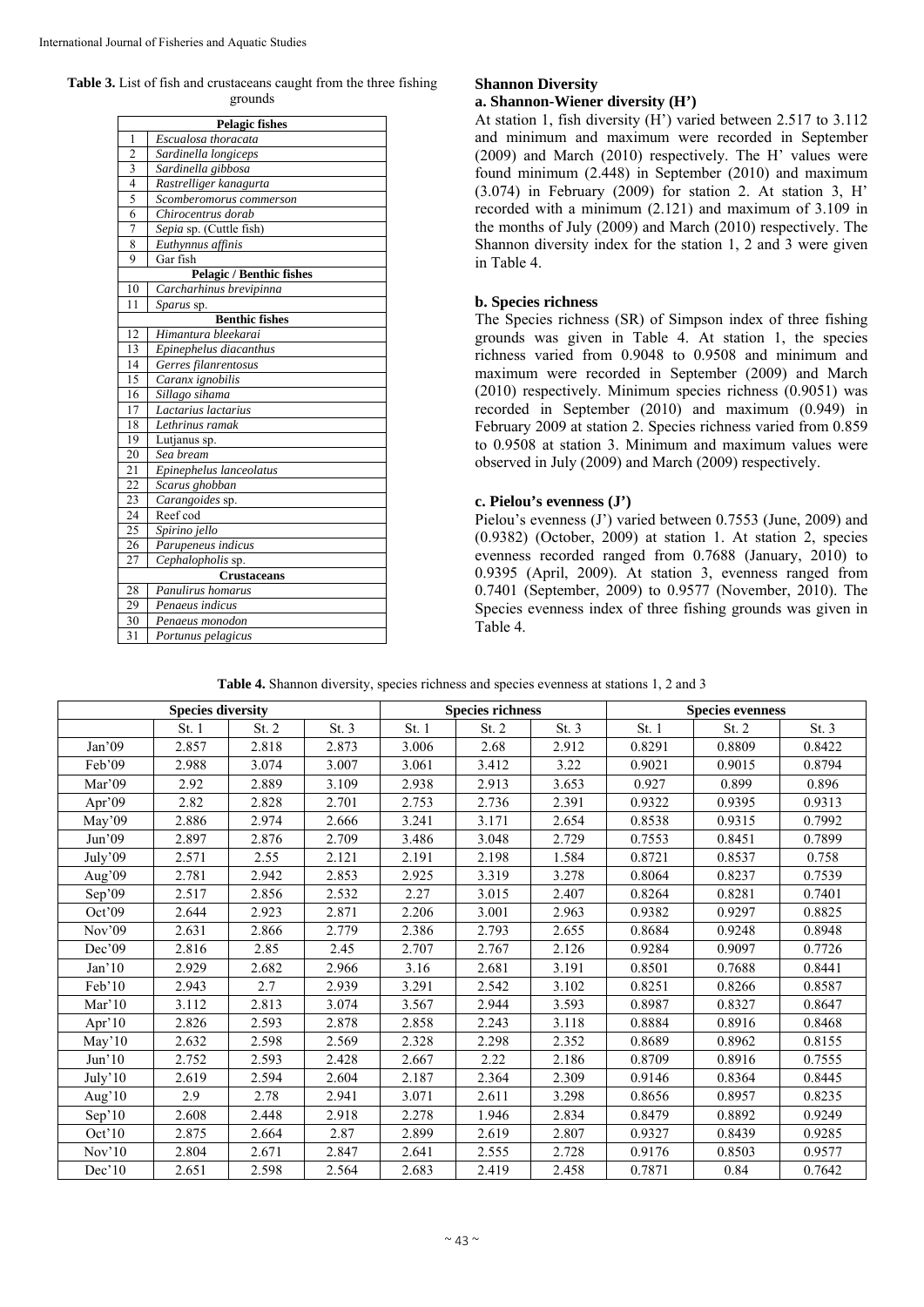## **Catch Per Unit Effort (CPUE)**

Catch per unit effort in Station 1 varied between 6.36 kg/h and 15.36 kg/h. Maximum and minimum CPUE were recorded in the months of October (2009) and October (2010), respectively. At station 2, maximum (11.8 kg/h) and minimum (6.16 kg/h) CPUE were recorded in the months of August (2009) and April (2009), respectively. At station 3, a minimum of 7.9 kg/h during November (2010) and maximum of 16.4 kg/h were recorded during January (2010) (Fig 2).



**Fig.2.** Fish catch and catch per unit effort (CPUE) at station 1, 2 and 3

## **Maximum sustainable yield (Schaefer (1954) model):**

The predicted maximum sustainable yield (MSY) for station 1 was about 665.7kg while the optimum effort would be 10.6 kg/h (Fig 3). In station 2, MSY was about 699 kg and annual average catch was 625 kg with optimum effort is 9 kg/h (Fig 3). At station 3, the predicted MSY was 976 kg and annual average yield was 711kg (Fig 3) with an optimum effort value of 11.16kg/h.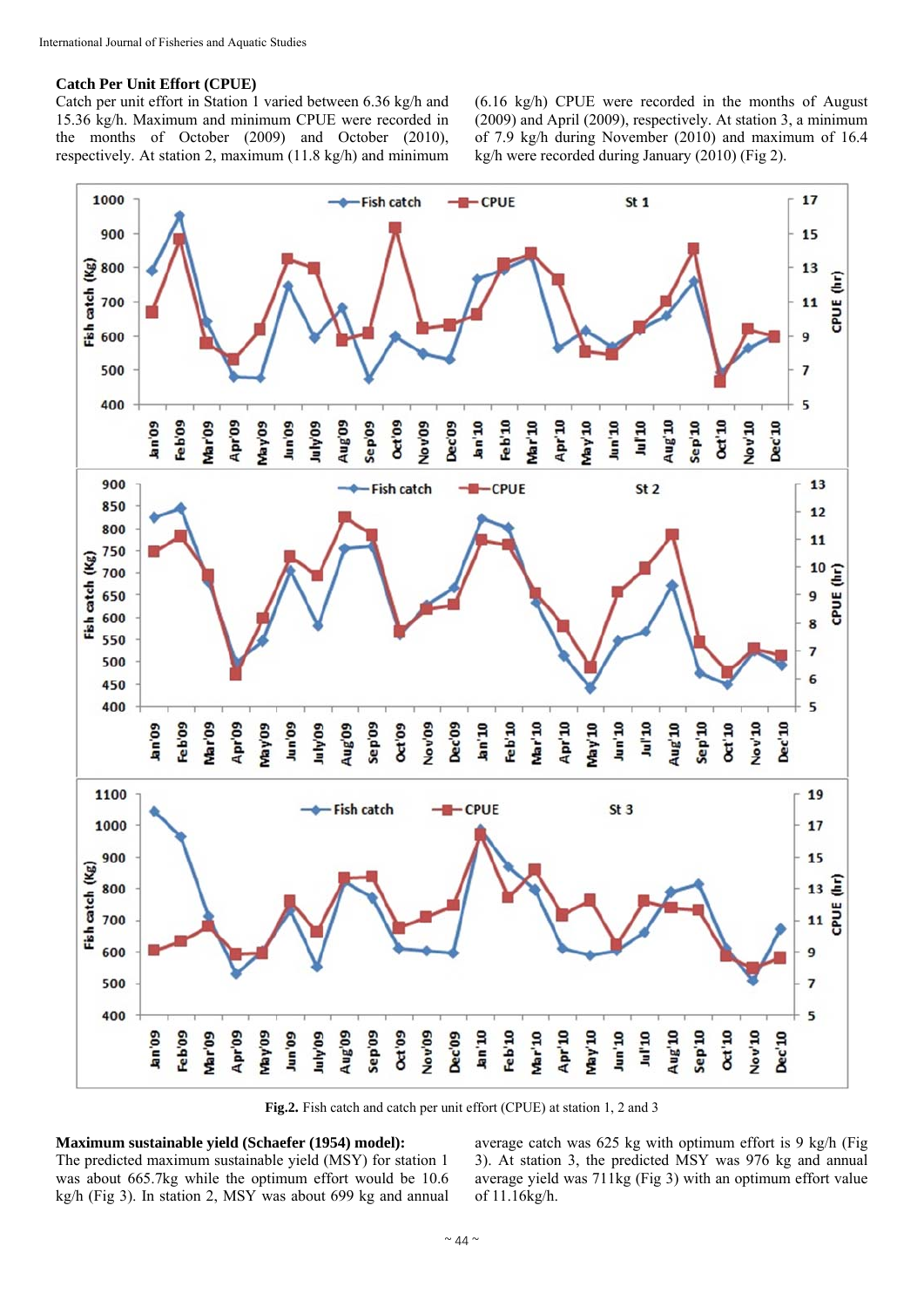

**Fig 3.** Maximum Sustainable Yield (MSY) model at station 1, 2 and 3

#### **4. Discussion**

The present study related the abundance of fisheries and to maintain the sustainable fish catch in the traditional fishing grounds off Tiruchendur coastal waters. The increasing demand for seafood coupled with improved technologies of capture and processing, and increasing export opportunities have led to geographical expansion of fishing in the sea. This phenomenal growth has also brought in imbalances in the exploitation level. The increased exploitation level of fishes has led to saturation level or showing declining trend in capture fisheries sector. It is expected that the loss of fishery

resources and loss of predator species can have reflective and long lasting ecological effects. Apart from this, the health status of the ecosystem also affects the production of plankton which in turn directly affects the plankton feeding fishes. Understanding the mechanisms underpinning relationship of various environmental parameters and fishery productivity is essential to understand the health of the ecosystem for sustainable productivity [24]. Considering this, the *in-situ* fish catch data of the three fishing grounds and corresponding catch per unit effort (CPUE), the maximum sustainable yield were estimated for the sustainable harvest of the marine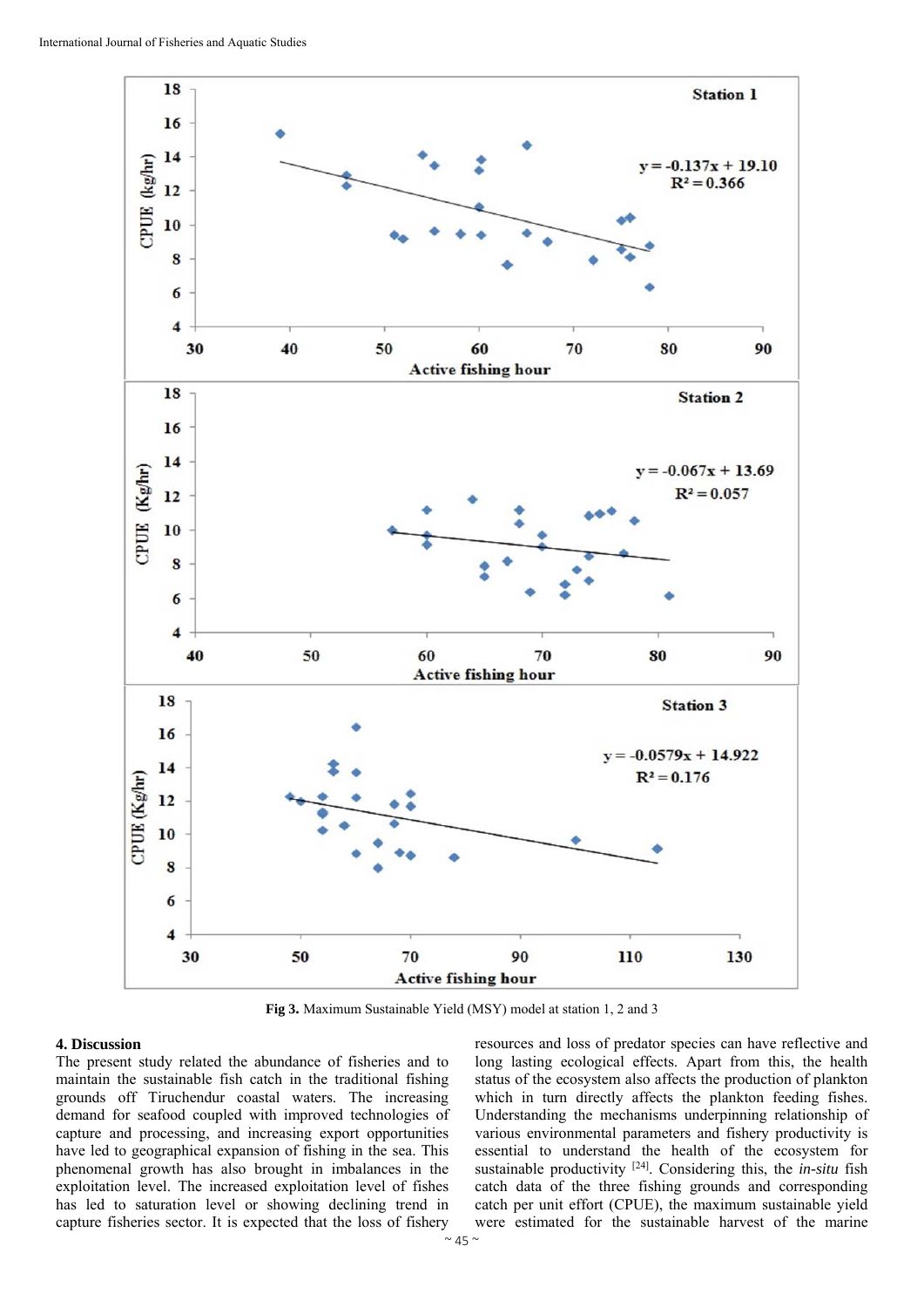fishery resources. Thirty one commercially important species were recorded from three fishing grounds during the present study period comprising 9 species of pelagic, 16 species of demersal, 4 species of crustaceans and 2 species of pelagic/benthic ones. Among the pelagic fishes, *Sardinella longiceps*, *Escualosa thoracata*, *Scomberomorus commerson* and *Rastrelliger kanagurta* were the dominant commercial species caught during the study period. Significant changes in abundance of pelagic fishery were observed among stations.

Among the three stations, maximum fish catch was recorded at station 3 and minimum catch was recorded at station 2. Comparatively, good amount of fish was recorded in station 1 as well. At station 1, maximum fish catch was recorded during post monsoon, it was understood that, fish species diversity and richness also coincided with maximum fish catch. Fish species diversity and community structure results from the factors of species richness and evenness. Recorded high species richness in station 1 denotes that, the ecosystems ability to withstand natural disturbances that occur within the system <sup>[25]</sup>. It is to mention worthy here that, primary productivity and phytoplankton abundance were high during summer months in this region due to the favorable environmental conditions such as solar radiation, depth of euphotic zone and sea surface temperature. Thus, favorable environmental conditions persist during summer months supporting the secondary productivity also. At station 2, three peaks of fish catch were observed during first year (2009) viz., first peak in (February, 2009), thereafter fishery productivity has been drastically decreased in summer season (June, 2009) and second peak in September (2009) and third peak was noticed in December. However, a bimodal type of oscillation in fish production was recorded in the second year (2010) uniformly at all the stations. The similar trend was observed in station 3 as well. At station 3, minimum and maximum catch were recorded during monsoon season (November, 2010) and post monsoon season (January, 2009) respectively. Among the different group of fishes, demersal were the dominant group and the following order were observed pelagic > crustaceans > pelagic/benthic > other fishes during the study period. However, pelagic groups were dominant at station 1 during 2010. Generally, the catch rate trends among the fishing grounds were associated with the reproduction periods of the species [26]. Therefore, favorable hydrographical and biological conditions are vital for successful recruitment of larvae fish [27-  $28$ ], which may consequently affect fishing yield  $[29]$ . From the reports of various researchers, it was evident that the environmental variability is largely responsible for the oscillations in the trend of important commercial coastal fisheries of the world, at intra as well as the inter-annual level and geographical regions [30]. In addition to that, intensity of catch per unit effort also playing an important role on fish landings. In the present study, fish catch showed significant temporal and spatial variation. The high catches recorded during post monsoon could be attributed to the growth of attaining catchable size. Fish catch and CPUE exhibited a similar trend over the months, which indicated that fishing effort had positive impact on catch. Apart from, environmental conditions, fishing pressure is one of the most significant human impacts on coastal ecosystems <sup>[2]</sup>. The MSY is also an important biological reference point used for fisheries management purpose. Since, local fishermen are artisanal fishers, are using multi gear and multi fleet to capture the fishes, it is difficult to estimate the maximum sustainable yield (MSY) of any of the individual species. Hence, an attempt was

made to estimate the maximum sustainable yield (MSY) for the three fishing grounds. The predicted MSY for station 1 was about 665.7kg while the optimum effort would be 10.6 kg per hour (average). This is close to the current average yield (641 kg). At station 2, MSY was about 699 kg and annual average catch was 625 kg with optimum effort was 9 kg/hr. At station 3, the predicted MSY was 976 kg and annual average yield was 711kg with optimum effort value was 11.16kg/hr. It was come into sight that the fishery has already attained the sustainable level and also suggested that the current levels of effort are optimal. However, the fish catch effort may be increased at station 3 to get more yields.

## **5. Conclusion**

In Tiruchendur coastal waters of Gulf of Mannar, the fish catch was observed to exhibit significant temporal and spatial variations. A total of 15,013.5 kg of fish catch was recorded at station 2 and declining trend of fish catch was noticed in the second year than the first year, during which 1114.5 kg of fish catch was decreased. Comparatively, more fish catch was noticed at station-3 and about 17073.65 kg of fish catch was recorded during the study. Very marginal reduction in fish catch (40.85kg) was noticed in station-3 during second year. From the catch per unit effort and fish catch data, it is tacit that, fish catch and CPUE follow a similar trend over the months, which indicates that fishing effort has positive impact on catch. Fishes used to spawn throughout the year in this region, however, summer months (April to May) could be considered as peak spawning season. Rich abundance of phytoplankton and zooplankton during summer months are generally utilized by various fish larvae. Thus, a favorable hydro-biological condition is vital for successful survival of fish larvae, which may consequently affect fish yield. These larvae have grown further and after six months they recruit to the fishery during post monsoon. Though summer months are being the peak spawning seasons, most of the fishes are spawning throughout year. The fishing ground 3 is the rocky areas called "paars" support variety of pelagic and demershal fishes. Higher catch and CPUE during Jan and Aug-Sep, and low during April and October-December were noticed due to favorable environmental conditions. Current fishery yields and effort are close to the maximum sustainable yield suggesting that the fishery is attained the sustainable level. From the Schaefer model, it was understood that, fishery has already attained the sustainable level in station 1 and 2. However, the CPUE may be increased at station 3 to get more yields. The results of Schaefer (1954) model provide baseline information on maximum sustainable yield for the Tiruchendur coastal waters, which could be useful for any future fishery assessment of this coast.

## **6. Reference**

- 1. Blaber SJM, Cyrus DP, Albaret JJ, Ching Chong Ving, Day, J W, Elliott, M, Fonseca, M S, Hoss, DE, Orensanz J, Potter, I C and Silvert, W. Effects of fishing on the structure and functioning of estuarine and near shore ecosystems. ICES. J. Mar. Sci. 2000; 57:590-602.
- 2. Stewart KR, Lewison RL, Dunn DC, Bjorkland RH, Kelez S, Halpin PN, *et al.* Characterizing Fishing Effort and Spatial Extent of Coastal Fisheries. PLoS ONE 2010; 5(12):1-8.
- 3. CMFRI. Annual Report 2014-15. Central Marine Fisheries Research Institute, Cochin. 2015, 279.
- 4. http://bluewaterfishing.webs.com/infopage.htm